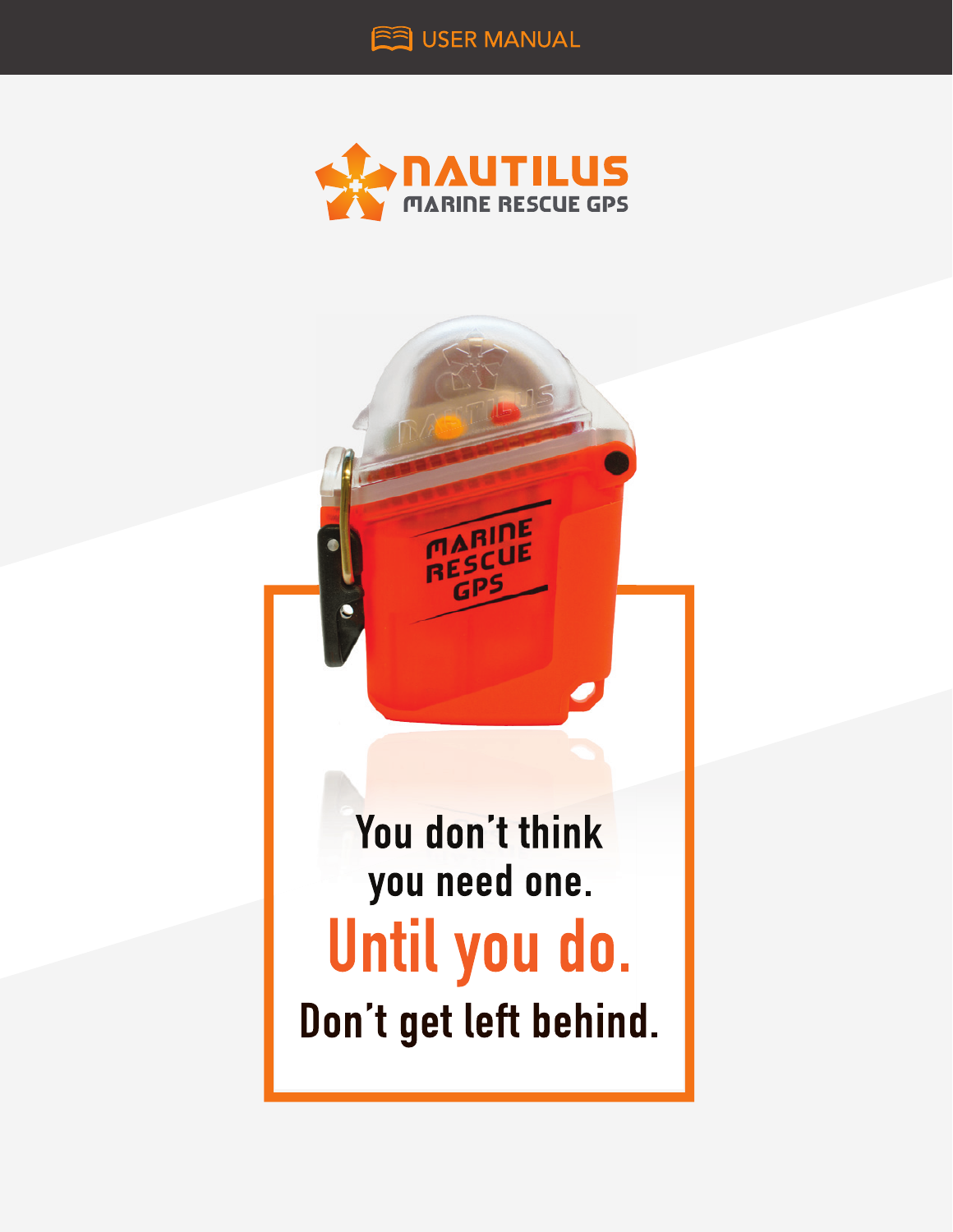# Table of Contents

- 03 Quick Start Guide
- 04 Important Notes!
- 05 Nautilus GPS Components
- 06 Operation
- 07 Region Programming & MMSI
- 08 Nautilus GPS App
- 09 Test & Position Advisory Sequence
- 10 Battery Information
- 10 Rewinding Antenna
- 11 Technical Specifications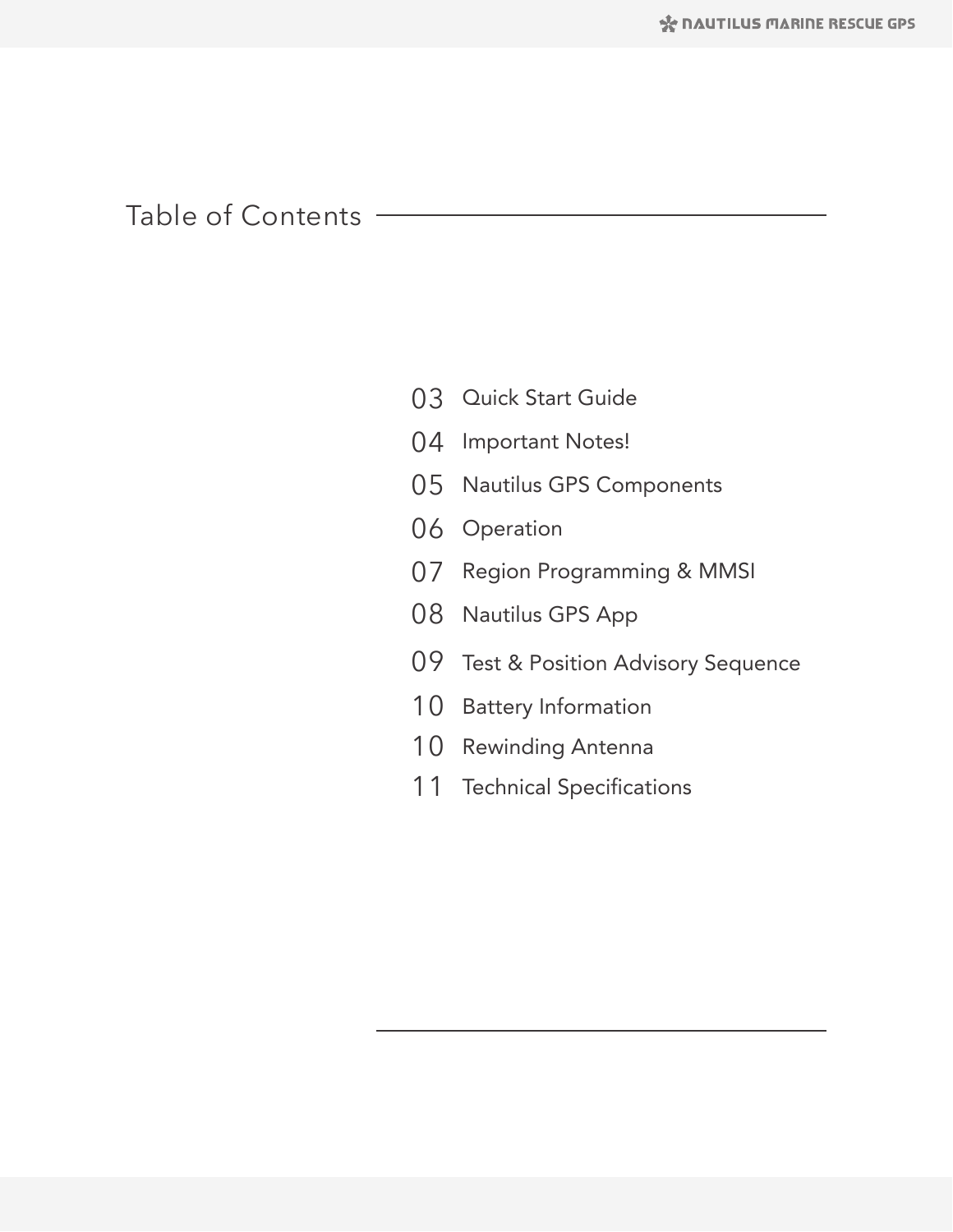# **QUICK START GUIDE TO ACTIVATE HELP**



**Important!** Please ensure that you have set your Nautilus GPS to the correct region. See page 7 for details.

*The Nautilus Marine Rescue GPS is an aid to your safety. It is not a life-saving device. It is not intended to save your life.*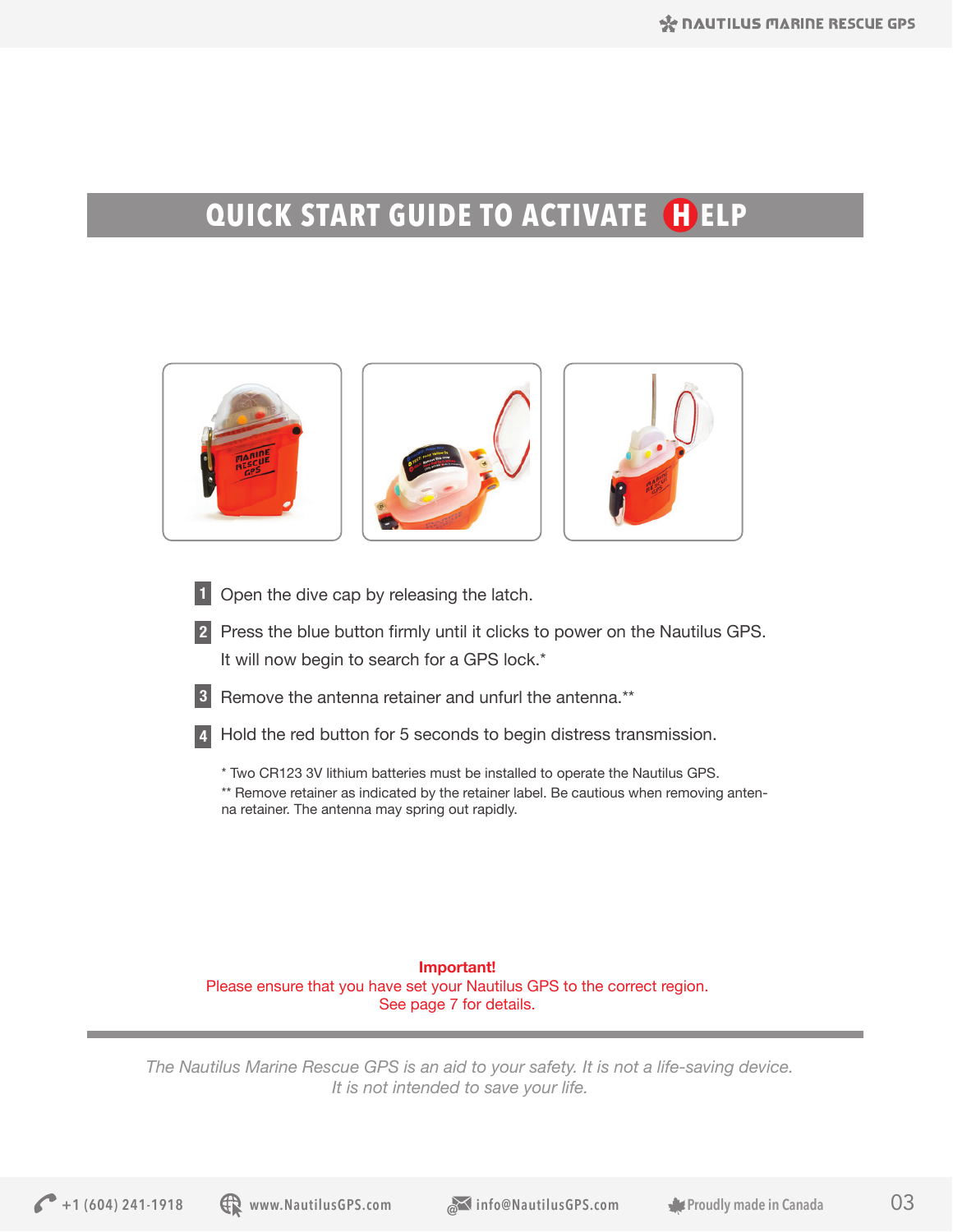# **IMPORTANT NOTES!**

### *The Nautilus Marine Rescue GPS is an aid to your safety. It is not a life-saving device. It is not intended to save your life.*

- This equipment is intended for emergency use. Do not activate unless in an emergency situation.
	- The Nautilus GPS uses CR123 3V (1550 mAh) batteries.
	- DSC functionality may be disabled in certain countries subject to regulations.
		- Dive cap should remain sealed unless in distress situation or when performing self-test.
	- In order to comply with CE RF exposure guidelines, ensure that the Nautilus GPS is at least 16cm from your body when transmitting.
- 

When replacing screws, do not overtighten. Tighten screws slightly past point of resistance.

Performing a test will reduce the battery life. Only perform a test once before each dive trip.

Ensure that the O-rings are always clean and free of contaminants.

Be cautious when removing antenna retainer. The antenna may spring out rapidly.

- Do not open dive cap underwater.
- In the case of accidental activation, the user should deactivate the Nautilus GPS distress signal and notify the appropriate search and rescue authorities (e.g., U.S. Coast Guard or Rescue Coordination Center serving the geographic region) at the earliest possible time.

**1** (604) 241-1918 **C** www.NautilusGPS.com and info@NautilusGPS.com **Proudly made in Canada** 04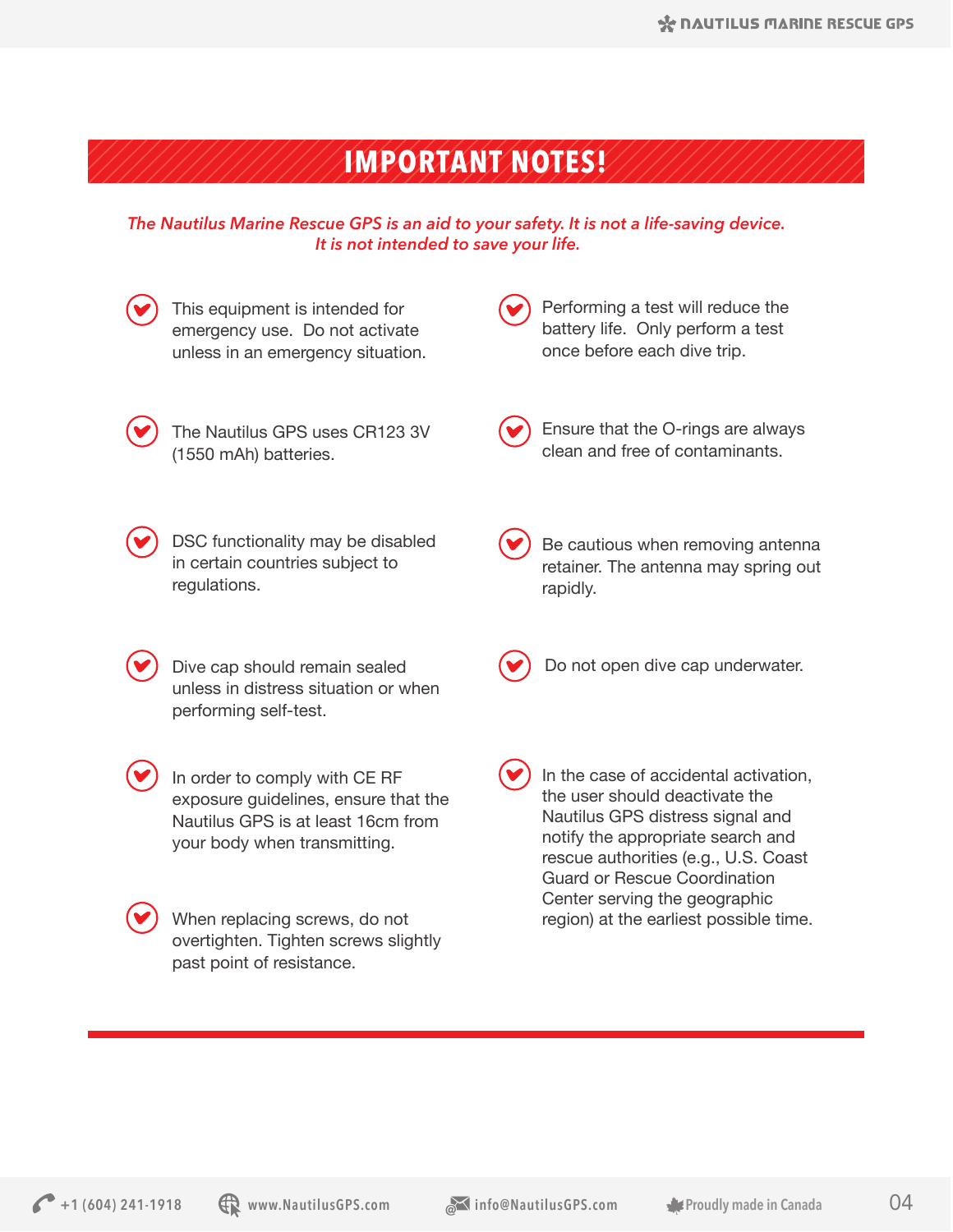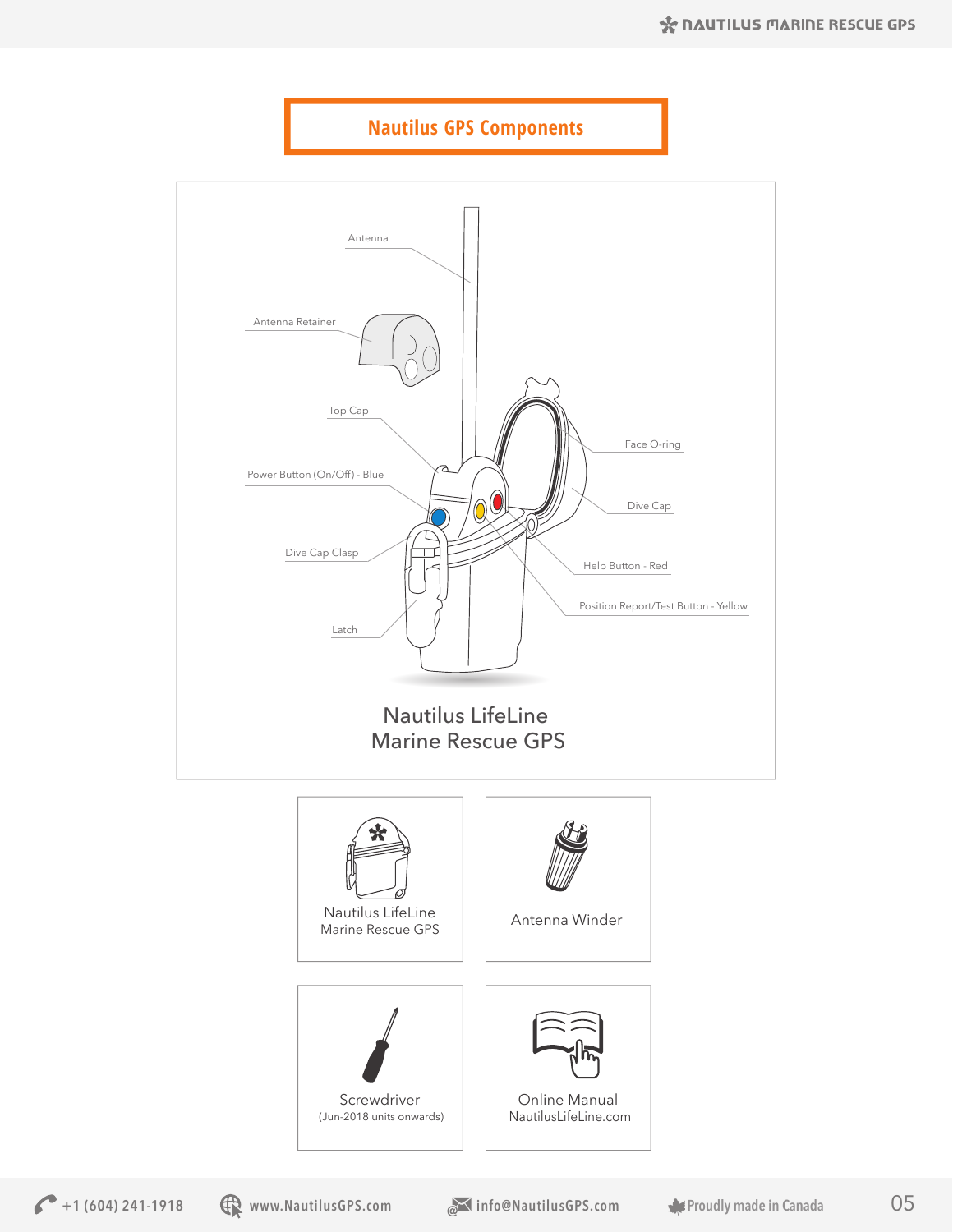

**NOTE:** If distress cycle has been activated, the batteries should be replaced at the earliest opportunity.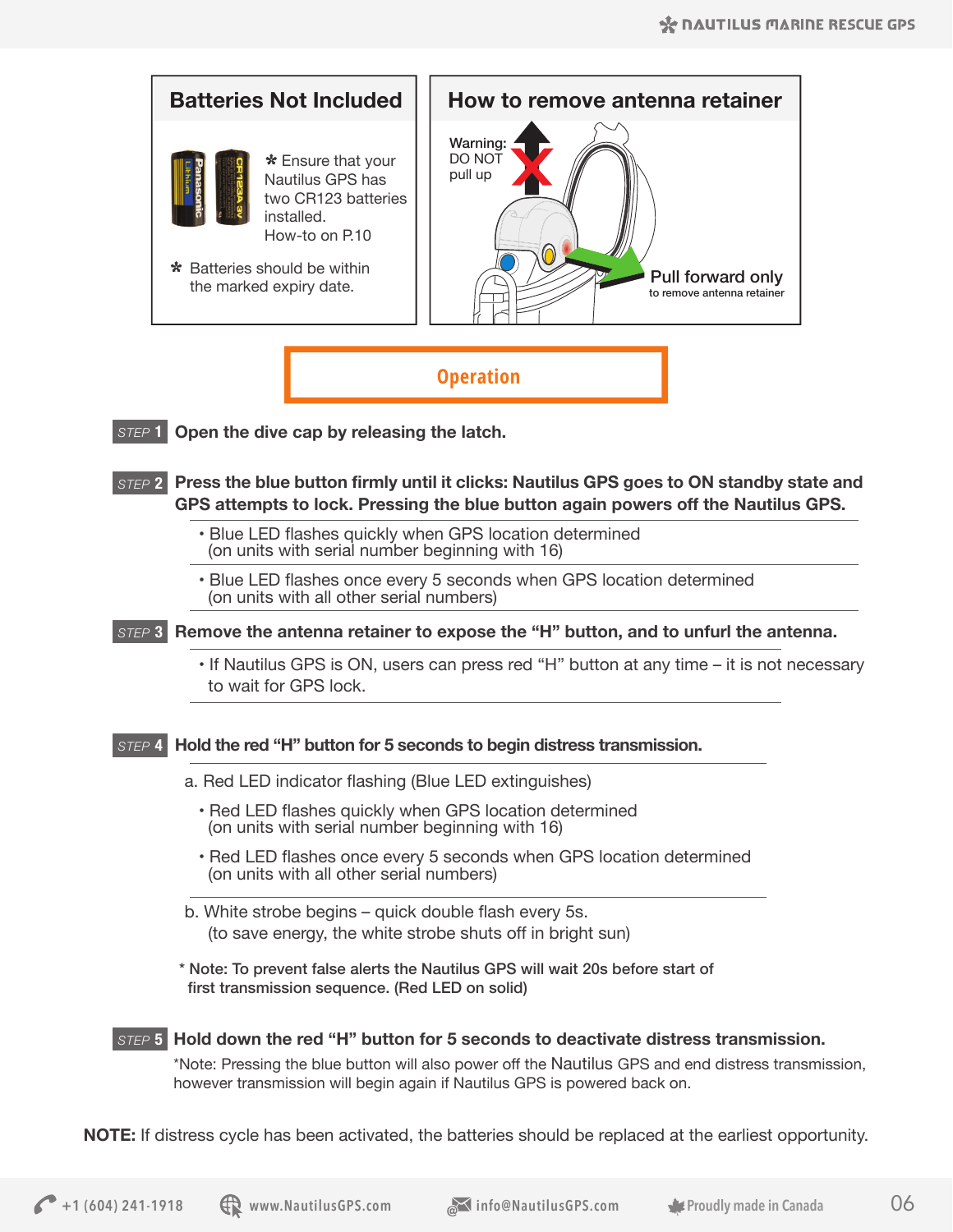# **Region Programming & MMSI**

#### **USER MMSI**

Each Nautilus comes pre-programmed with an MMSI number.

### **REGION PROGRAMMING & MMSI (Android & iOS)**

- *STEP* **1** Download and install the "Nautilus GPS" app from Google Play or Apple App Store. (Note: iOS app requires iOS 8 or later)
- *STEP* **2** Start the app and enter the serial number of your Nautilus GPS (found on the back label)
- *STEP* **3** Select "Device Mode". Choose the region where you will be using your Nautilus GPS.
	- Canada: Only AIS will be transmitted. DSC not permitted due to local regulations.
	- Europe: Only AIS will be transmitted. DSC not permitted due to local regulations.
	- USA: Full AIS alert will be transmitted. DSC alert will be sent first to your programmed ship MMSI. After 30 minutes, transmission will switch to your programmed group MMSI. Refer to steps 4 and 5 for details on MMSI programming.
	- International: Full distress alerting with AIS and DSC. If a ship MMSI has been programmed, DSC will first be sent to your own ship. After 30 mins., DSC will be sent to all ships.

The following three options can be selected if you are using your Nautilus GPS outside of Canada, Europe, or the USA: **DSC Only, AIS Only, and Both DSC & AIS**

- *STEP* **4** Enter the MMSI number of the ship you want your DSC alert to be sent to. This option is not available if you have selected Canada or Europe as your region.
- *STEP* **5** USA Only: Enter your group MMSI. If you do not have a group MMSI, you can enter any number beginning with 0 such as 011-111-111.
- *STEP* **6** Lay Nautilus GPS face down with label pointing up.
- *STEP* **7** Aim your mobile phone's flashlight at Nautilus GPS and press START/PROGRAM. Your mobile phone's flashlight will flicker. Try not to move the phone during the programming sequence.
- *STEP* **8** Nautilus GPS flashes the white strobe LED twice when successfully programmed and returns to IDLE state. If no valid programming sequence received after 60s, Nautilus GPS returns to IDLE state.

Current MMSI number can be cleared by programming the number 000000000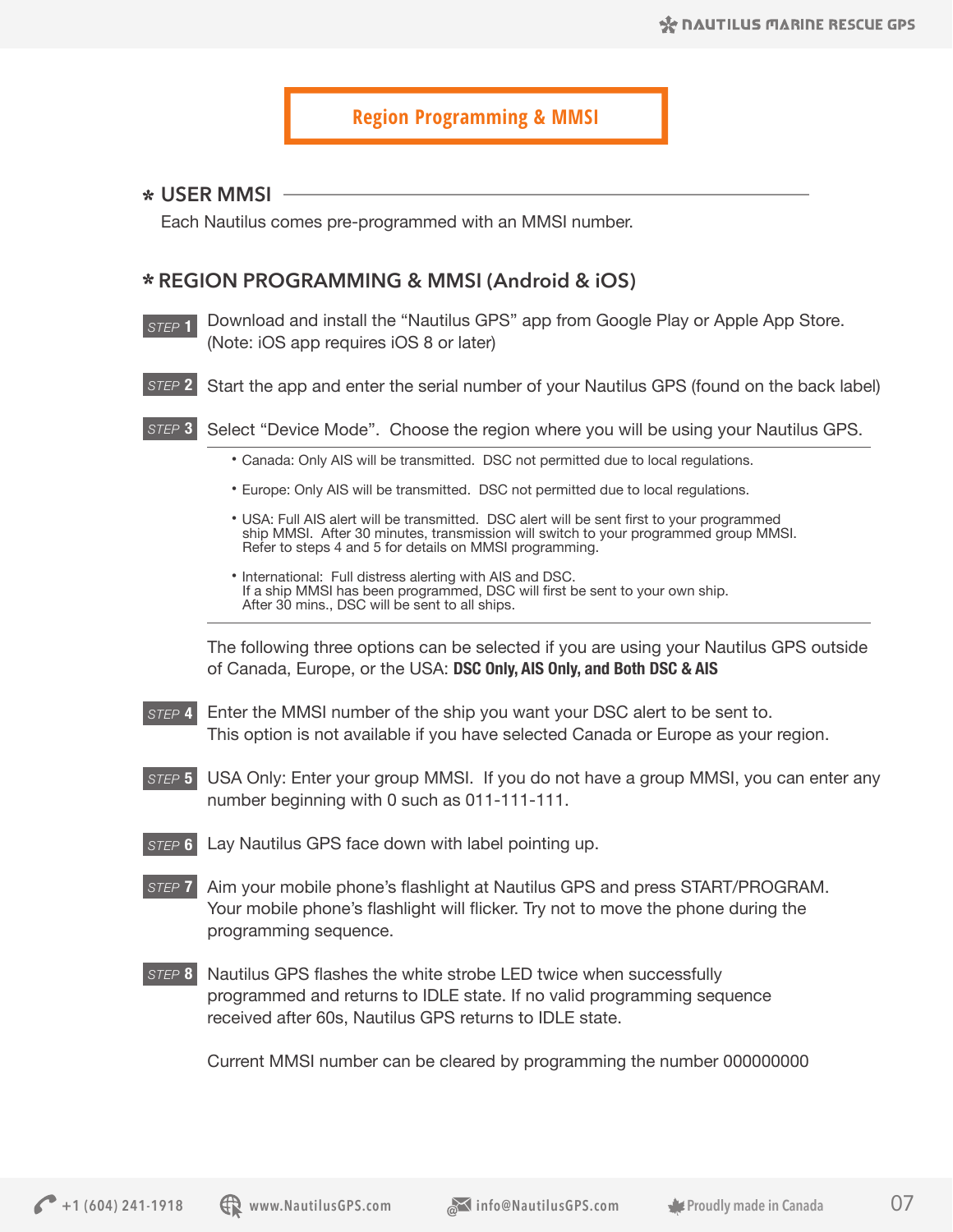# **Using the Nautilus GPS App**

Please see the previous page for corresponding fully-detailed programming steps.

# **Nautilus GPS App for Android**



Entering serial number and select Device Mode

| <b>Select Region or Mode</b> |
|------------------------------|
| Canada                       |
| Europe                       |
| <b>USA</b>                   |
| International                |
| <b>DSC Only</b>              |
| AIS Only                     |
| Both DSC & AIS               |
|                              |
|                              |
|                              |

#### STEP 3

 $\Box$ 

 $\Box$ 

 $\Box$ 

 $\Box$ 

 $\Box$ 

 $\Box$ 

 $\Box$ 

Selecting operating region Please select region, unless certain of mode selection



**Enter MMSI** Enter a ship or destination MMSI<br>Enter 000-000-000 to clear current MMSI

STEP 4

Entering MMSI - Not available for CAN/EUR If no MMSI desired, tap check/confirm to proceed



STEP 7

START will flash mobile light GPS will blink white LED twice when successful Select GPS Flashed + Done to complete process

**NAUTILUS GPS** 

# **Nautilus GPS App for iOS**



STEP 2 Entering serial number and select Device Mode

STEP 3 Selecting operating region Please select region, unless certain of mode selection



STEP 4 Entering MMSI - Not available for CAN/EUR If no MMSI desired, tap next to proceed



STEP 7 PROGRAM will flash mobile light. GPS will blink white LED twice when successful No further steps necessary

**1** (604) 241-1918 **C** www.NautilusGPS.com **info@NautilusGPS.com Proudly made in Canada** 08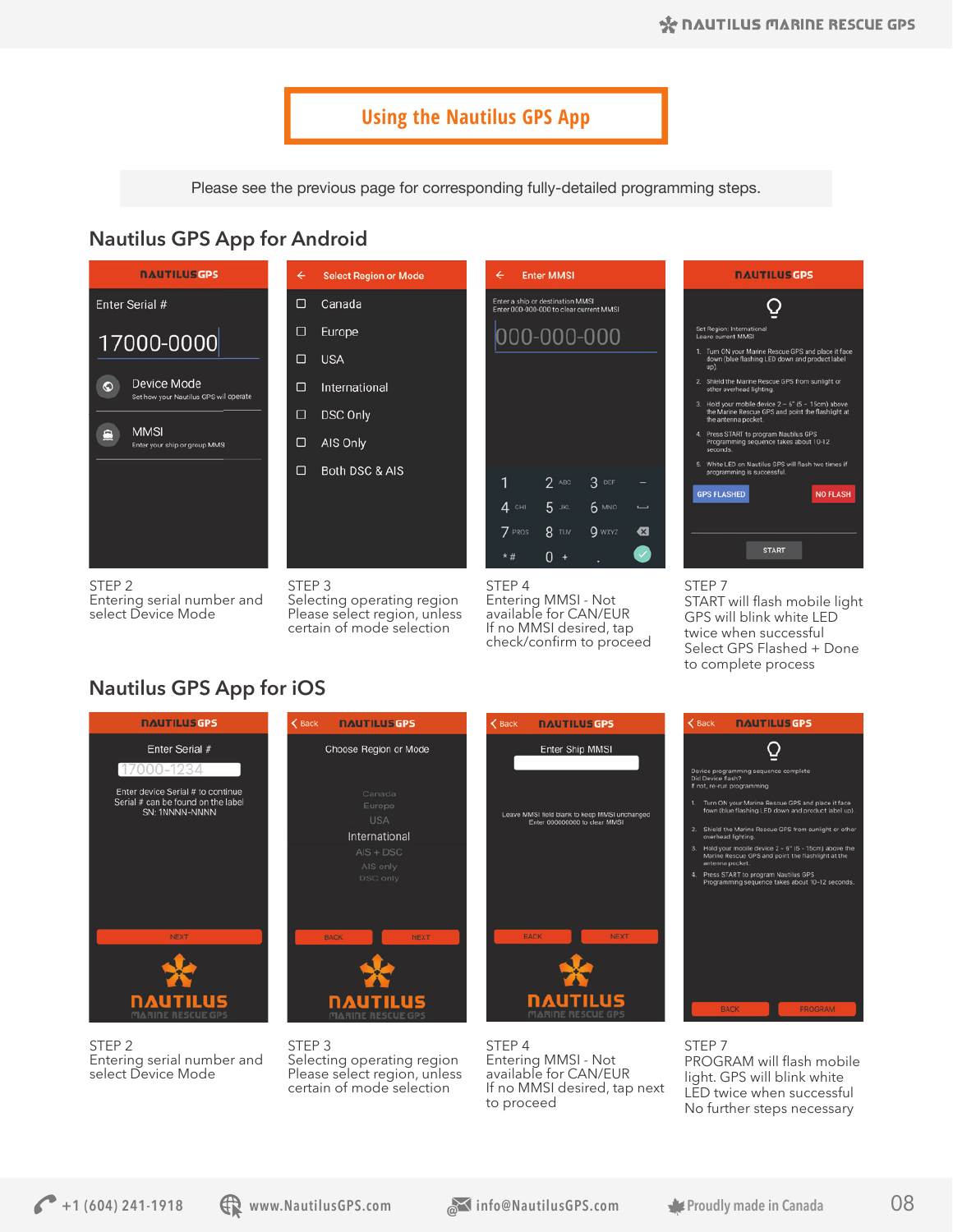## **Test Sequence**

Note: Test should be done at a temperature between 10-30 degrees Celsius.

- Press and hold Nautilus GPS Test Button for 5s until YELLOW indicator begins flashing. **1**
- YELLOW LED flashes quickly when GPS location determined. Test sequence begins after Nautilus GPS has acquired position. **2**
- Approximately 20s after acquiring position the YELLOW indicator will stop flashing (on solid) **3** and Nautilus GPS will transmit a position report. This message will be received by all surrounding ships with AIS receivers. As well, if you have programmed a ship MMSI (see page 7), the message will be received on the ship's VHF radio.
- Low Battery indicated by alternate sequencing of YELLOW RED indicators. **4** Replace batteries before next use.
- Good Battery indicated by Nautilus GPS returning to IDLE. **5**

**Position Advisory Sequence**

Feature available with units manufactured after June 2018. Contact us for details on sending in your Nautilus GPS for the update.

- Press and hold Nautilus GPS Test Button for 8s. After 3s of holding the Test Button, YELLOW **1** indicator will begin flashing for the next 5s. After 8s, YELLOW indicator will briefly become solid again and then resume flashing. The Test Button can now be released.
- YELLOW indicator flashes quickly when GPS location determined. **2**
- Nautilus GPS will now continuously transmit a Non-Emergency Position Report. This message will be received by all surrounding ships with AIS receivers. In addition, if you have programmed a ship MMSI (see page 7), the message will be received on the ship's VHF radio. **3**
- 4 Hold Test Button for 5s to deactivate Non-Emergency Position Report sequence. YELLOW indicator will turn solid and BLUE indicator will begin flashing.

This sequence will not send an emergency distress message. Please see page 06 for distress procedure.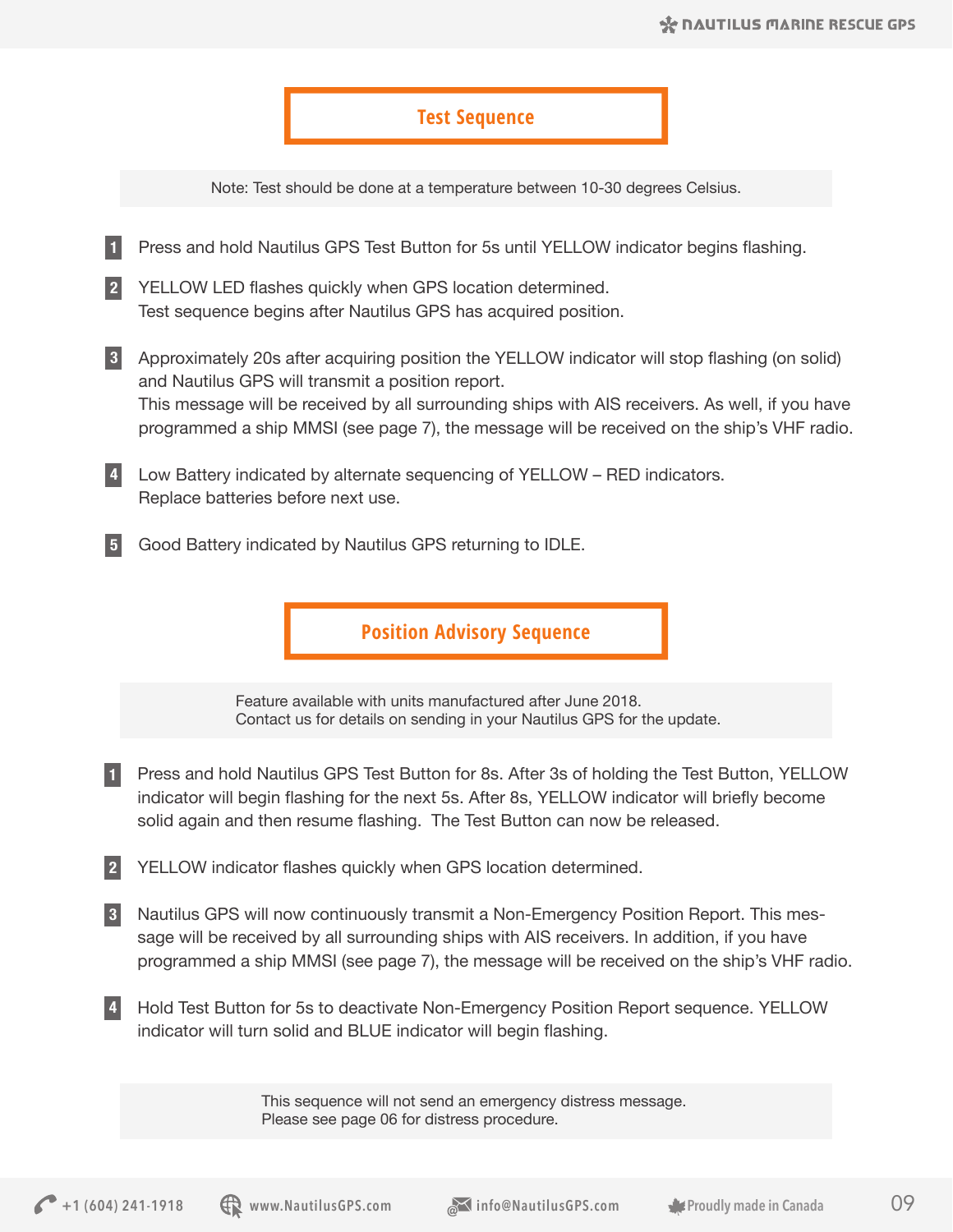# **Battery Information**



The Nautilus GPS uses CR123 3V batteries. The batteries should be replaced per the battery vendor's expiry date as printed on the batteries, and recorded on the back label or after TEST mode battery change notice (alternating RED and YELLOW LED).

Replacing the batteries requires a Philips #1 head screw driver and a clean, lint-free surface. Do not overtighten screws.

Units manufactured after June 2018: Use only the provided screwdriver.

# **How to install batteries**



Unscrew two screws on top cap



(Must be installed with proper orientation +, - symbols) Insert two batteries

**Rewinding the antenna**



Tighten screws just past point of resistance Do not overtighten



To rewind the antenna, use the tool provided in the box.

Pass the end of the antenna through the slot of the rewinding tool.



Insert the tool and antenna into the round open space in the back of the top cap.

Continuously turn the tool clockwise to spool the antenna until the retainer can be replaced.



Hold the tool and antenna stationary.

Replace the antenna retainer, and remove the winding tool.